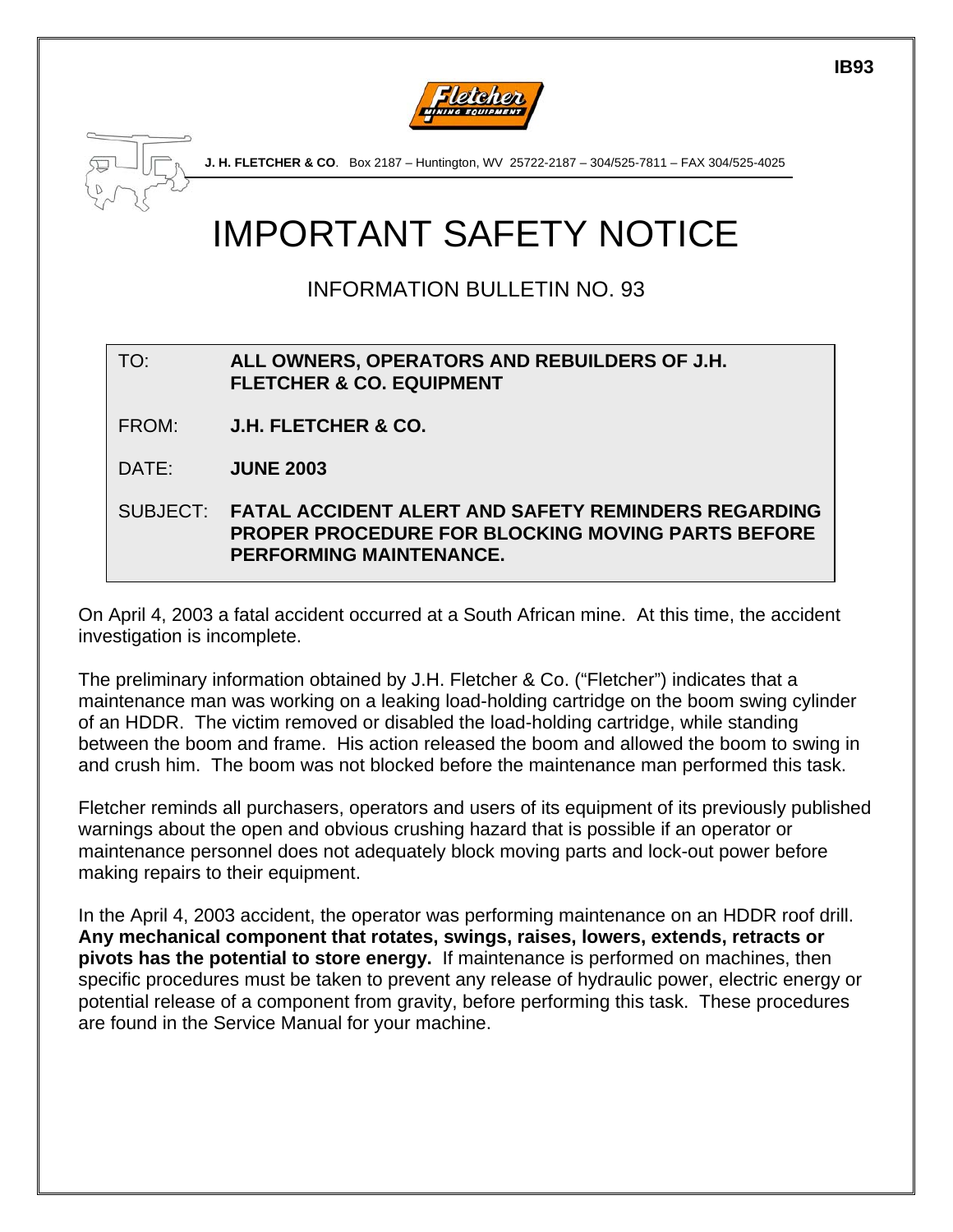Information Bulletin No. 93 Subject: Blocking Out and Locking Out Hydraulic and Electric Components June 2003 Page 2

THEREFORE:

## **PRIOR TO ANY MAINTENANCE BEING PERFORMED TO THE MACHINE, THE MAINTENANCE PERSONNEL MUST DE-ENERGIZE THE MACHINE AND ENSURE THAT THERE IS NO HYDRAULIC PRESSURE TRAPPED BY THE VALVE BANK OR VALVE CARTRIDGES. SPECIFIC INSTRUCTIONS FOR MAINTENANCE PERSONNEL ARE PUBLISHED IN EACH MACHINE'S MAINTENANCE MANUAL. FAILURE TO PERFORM THIS TASK IN A SAFE MANNER, SUCH AS NOT BLOCKING MECHANICAL COMPONENTS OR REMOVING POWER, IS AN UNATHORIZED AND UNSAFE PRACTICE.**

In order to prevent this type of accident from occurring, Fletcher recommends that you immediately do the following:

- 1. Call Fletcher service department direct and provide us with the serial number of each machine you have at that mine. J.H. Fletcher & Co. will provide a free kit (part number 359170), which consists of two warning tags (part number 359162) that you can install on your machine.
- 2. Post the enclosed warning posters and a copy of this bulletin in a location where all employees can see and read it. Additional posters are available free of charge by calling the Fletcher Risk Management Department.
- 3. Read the Operator's Manual and Service Manual for your machine, review your company's lock-out/tag-out policy and discuss and review proper blocking of moving parts and tag-out procedures with any employees who may have contact with your machine.

Fletcher has previously published these warnings and the substance of this Information Bulletin in various media formats. J.H. Fletcher & Co. recommends that you immediately share this bulletin with anyone who may operate or perform maintenance on Fletcher equipment, or anyone who may otherwise be in contact with your machine.

If you require assistance or have any questions regarding this Information Bulletin, or any other safety issues, please call the Risk Management Department at (304) 525-7811 or e-mail at [dcooper@jhfletcher.com.](mailto:dcooper@jhfletcher.com)